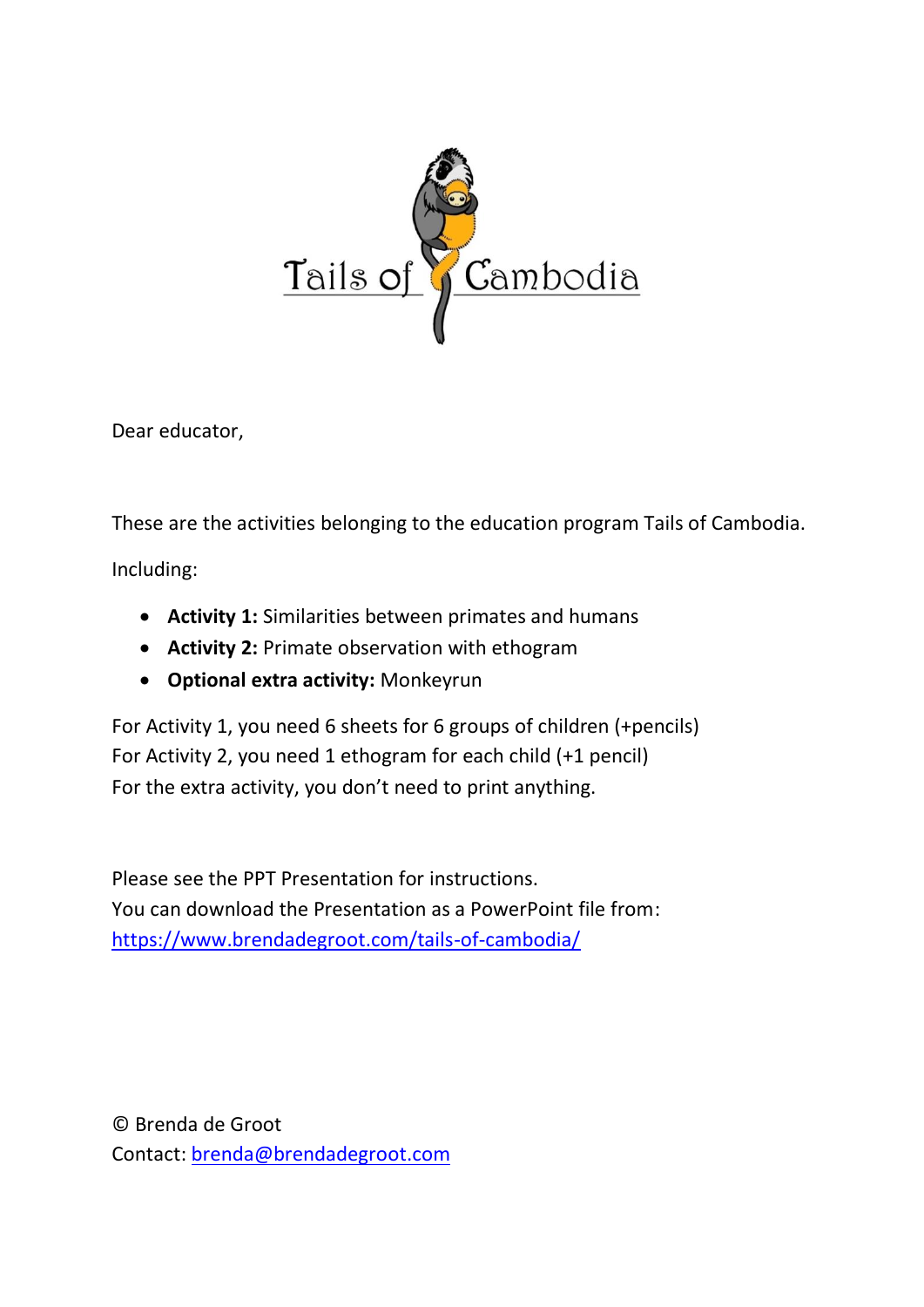### Activity 1

# **Similarities between primates and humans**

**Body Face Family**

**Food**

**Mind**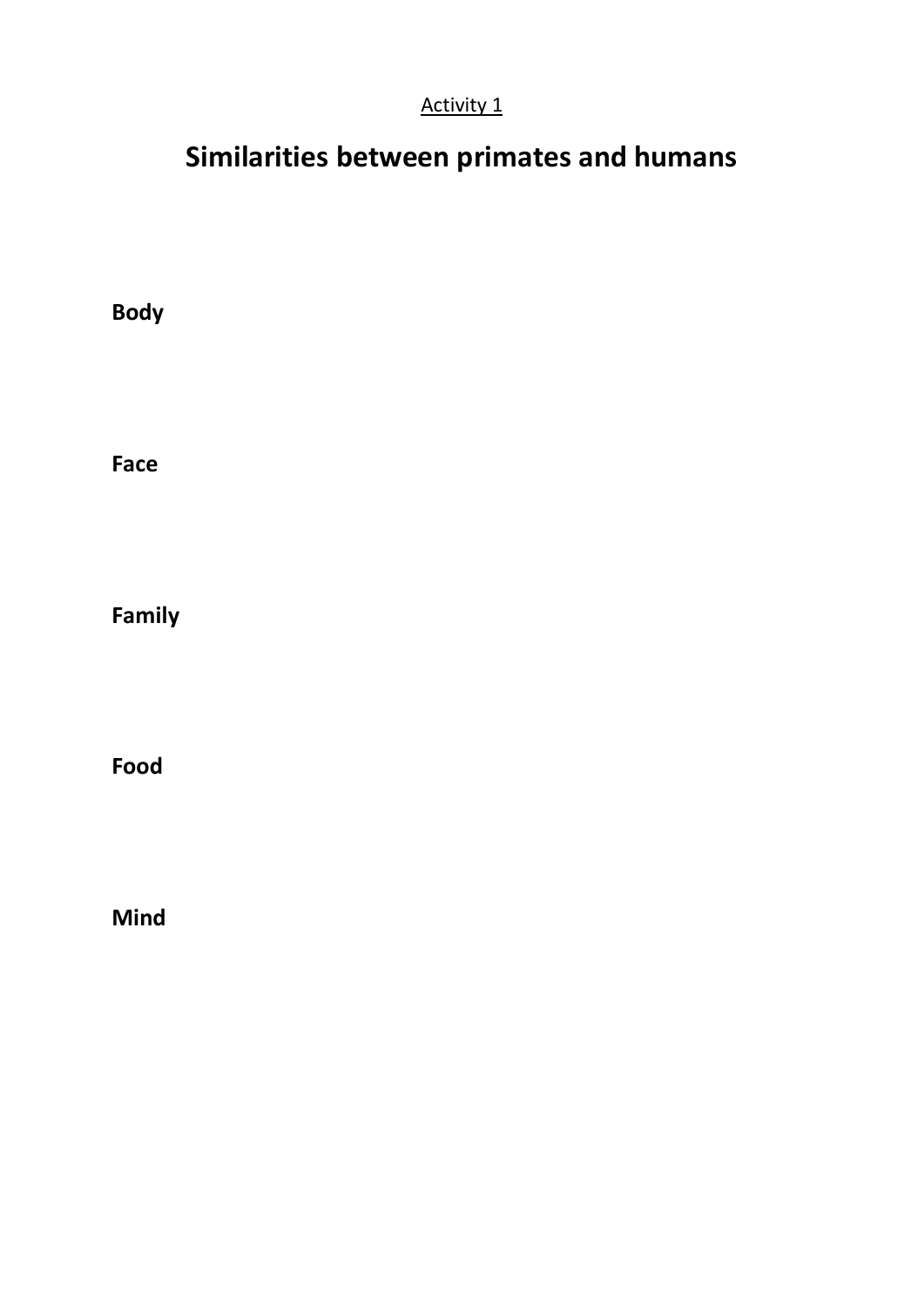### Activity 2

## **Primate Observation**

Time:

Date: Primate:

#### **Ethogram**

| <b>Feeding</b>     | Eating leaves, fruits, insects, gum, nectar, nuts, seeds.  |  |  |  |
|--------------------|------------------------------------------------------------|--|--|--|
| <b>Moving</b>      | Walking, running, climbing, jumping, leaping, brachiating. |  |  |  |
| <b>Resting</b>     | Sitting, sleeping, laying, standing, clinging to branch.   |  |  |  |
| <b>Social</b>      | Grooming, playing, threatening, fighting.                  |  |  |  |
| <b>Vocalising</b>  | Singing, alarm calling, cooing.                            |  |  |  |
| <b>Not visible</b> | You cannot see what the primate is doing                   |  |  |  |

#### **Score form**

What is the primate doing?

|       | <b>Feeding</b> | <b>Moving</b> | <b>Resting</b> | <b>Social</b> | <b>Vocalising</b> | <b>Not Visible</b> |
|-------|----------------|---------------|----------------|---------------|-------------------|--------------------|
| 0:00  |                |               |                |               |                   |                    |
| 0:30  |                |               |                |               |                   |                    |
| 1:00  |                |               |                |               |                   |                    |
| 1:30  |                |               |                |               |                   |                    |
| 2:00  |                |               |                |               |                   |                    |
| 2:30  |                |               |                |               |                   |                    |
| 3:00  |                |               |                |               |                   |                    |
| 3:30  |                |               |                |               |                   |                    |
| 4:00  |                |               |                |               |                   |                    |
| 4:30  |                |               |                |               |                   |                    |
| 5:00  |                |               |                |               |                   |                    |
| 5:30  |                |               |                |               |                   |                    |
| 6:00  |                |               |                |               |                   |                    |
| 6:30  |                |               |                |               |                   |                    |
| 7:00  |                |               |                |               |                   |                    |
| 7:30  |                |               |                |               |                   |                    |
| 8:00  |                |               |                |               |                   |                    |
| 8:30  |                |               |                |               |                   |                    |
| 9:00  |                |               |                |               |                   |                    |
| 9:30  |                |               |                |               |                   |                    |
| 10:00 |                |               |                |               |                   |                    |

Name: Weather: